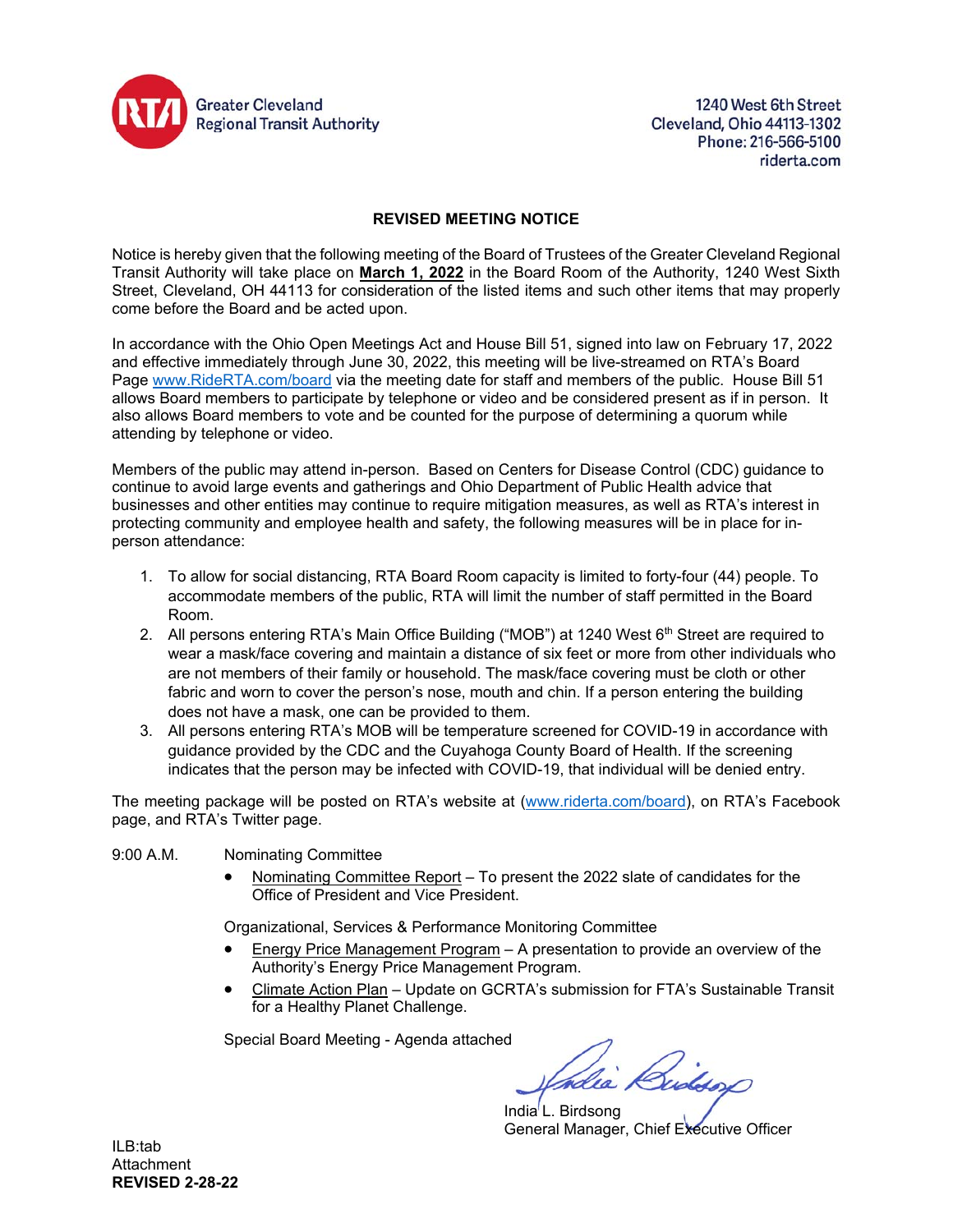# **AGENDA**

# RTA NOMINATING COMMITTEE

Tuesday, March 1, 2022

**Committee Members:** 

Mr. Terence P. Joyce - Chair Mayor Paul A. Koomar Ms. Valarie J. McCall

 $\sim$   $\sim$ 

 $\sim$ 

 $\sim 200$ 

- $\mathbf{L}$ Roll Call
- Nominating Committee Report To present the 2022 slate of candidates for the  $II.$ Office of President and Vice President.

Presenter: Terence P. Joyce

Adjourn  $III.$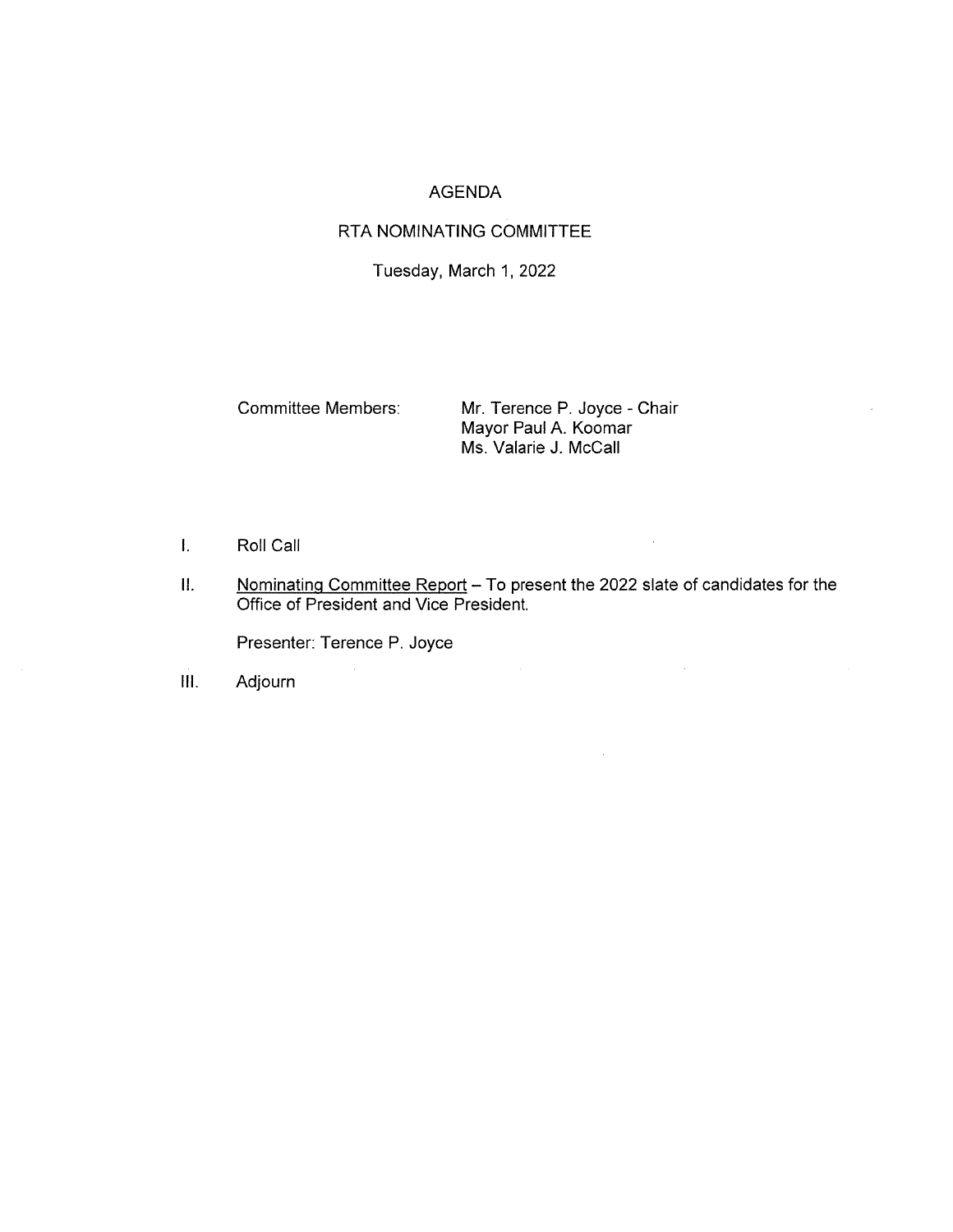## **AGENDA**

## RTA ORGANIZATIONAL, SERVICES & PERFORMANCE MONITORING COMMITTEE

#### Tuesday, March 1, 2022

**Committee Members:** 

Mayor Michael P. Byrne, Chair Ms. Karen Gabriel Moss, Vice Chair Ms. Roberta Duarte Mr. Leo Serrano Mayor David E. Weiss

- $\mathbf{L}$ Roll Call
- $II.$ Energy Price Management Program - A presentation to provide an overview of the Authority's Energy Price Management Program.

Presenter:

- Natalie Ulrich, Energy Manager
- $III.$ Climate Action Plan - Update on GCRTA's submission for FTA's Sustainable Transit for a Healthy Planet Challenge.

Presenters:

- Brian Temming, Quality Assurance Manager
- Samantha "Mandy" Metcalf, Planning Team Leader

IV. Adjourn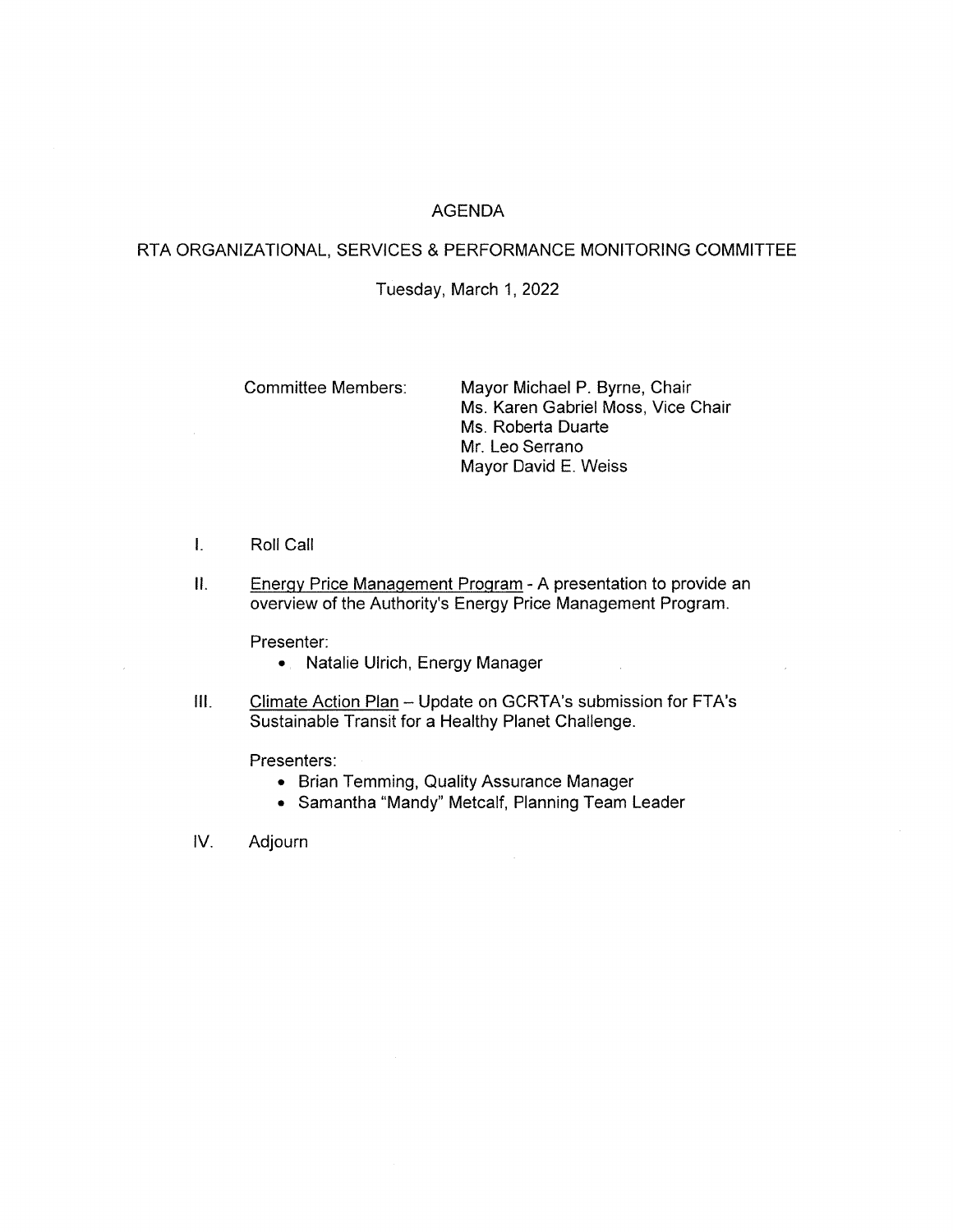

Rev. Charles P. Lucas, President and Members, Board of Trustees

From: India L. Birdsong General Manager, Chief Executive Officer

Date: February 24, 2022

Subject: Energy Price Risk Management Program

At the March 1, 2022 Organizational, Services & Performance Monitoring Committee meeting, staff will present an update on the Energy Price Risk Management Program.

The presentation will include a brief history of the program, how the program works, objectives, and the rules the GCRTA must abide by. The presentation will also cover the status of the future contracts from 2022 - 2023, as well as a summary of historical fueling costs for both Diesel and CNG buses.

Please call me if you have any questions or require additional information prior to Tuesday's meeting.

**IB/NU** 

To: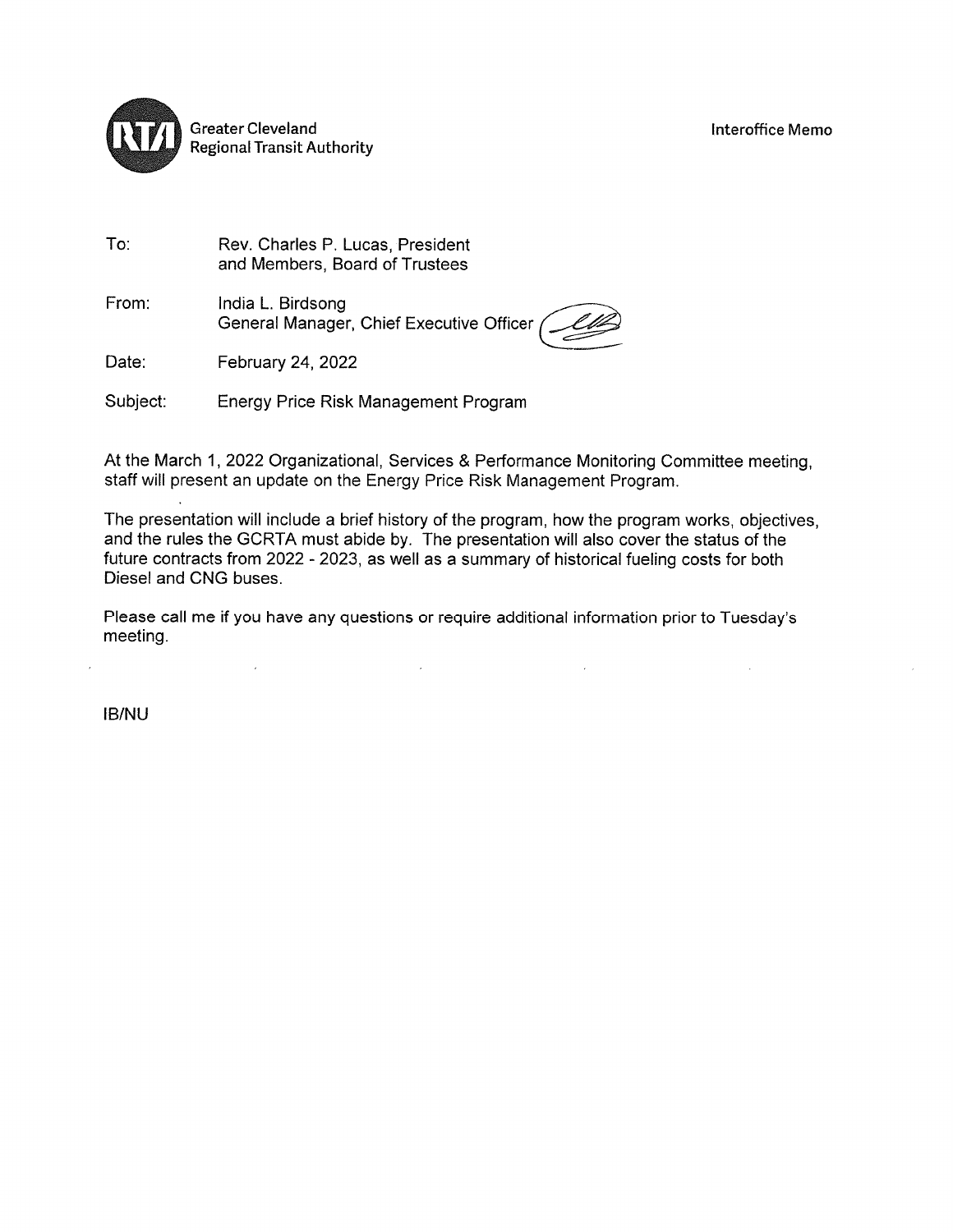

**Greater Cleveland Regional Transit Authority** 

To: Rev. Charles P. Lucas, President and Members, Board of Trustees

From: India L. Birdsong General Manager, Chief Executive Officer /

Date: February 24, 2022

Subject: FTA's Sustainable Transit for a Healthy Planet Challenge

At the March 1, 2022 Organizational, Services & Performance Monitoring Committee meeting, staff will present information on the development of a Climate Action Plan for the FTA's Sustainable Transit for a Healthy Planet Challenge.

FTA's Sustainable Transit for a Healthy Planet Challenge encourage transit agencies to develop climate action or sustainability plans that detail greenhouse gas (GHG) reduction strategies with measurable goals to achieve GHG emission targets. Some potential strategies include converting fleets to alternative fuel vehicles or making facilities more energy efficient.

The presentation is informational and to receive Board feedback. Staff will not be making any request for further actions.

Please call me if you have any questions or require additional information prior to Tuesday's meeting.

IB/bpt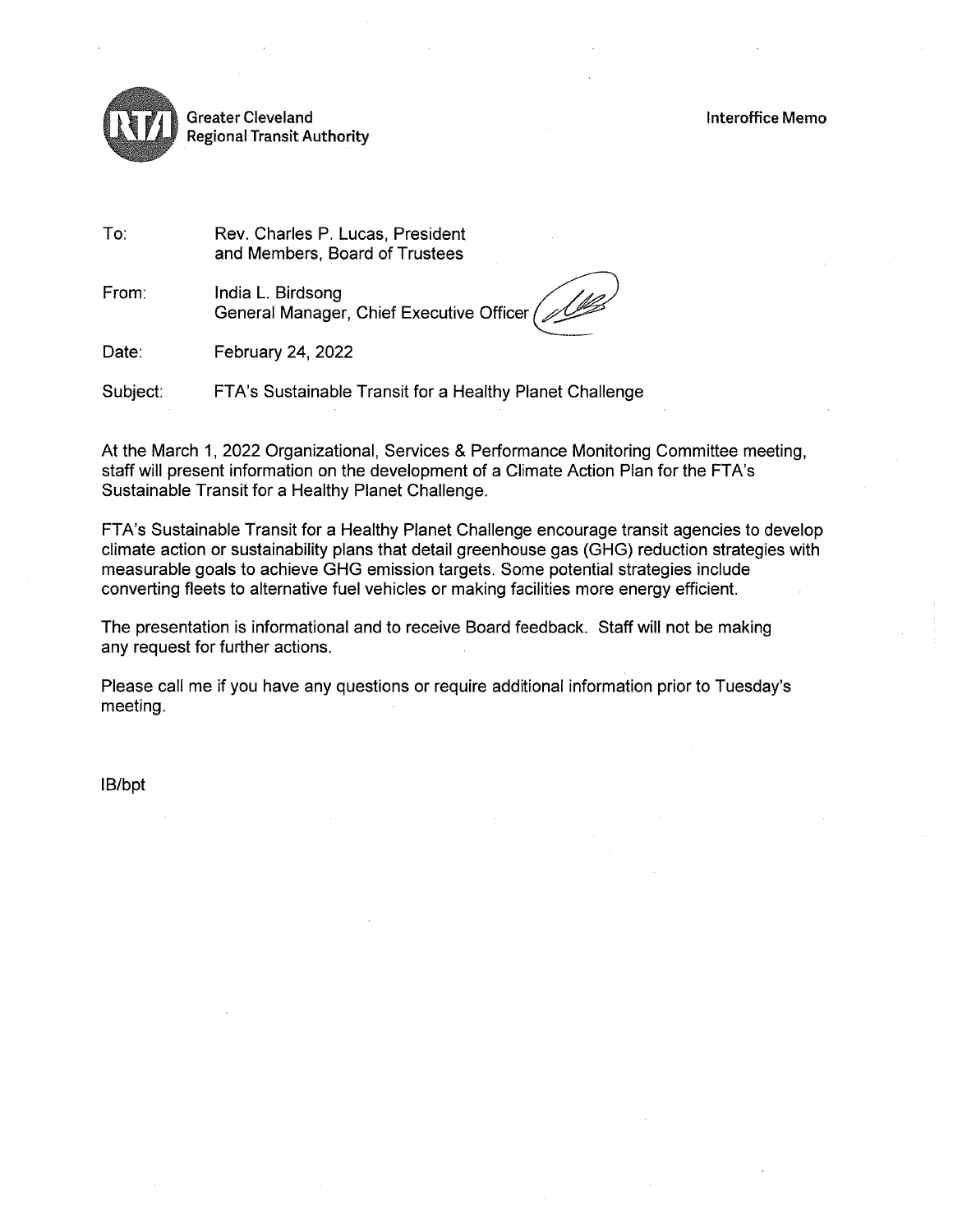# **AGENDA**

# Special RTA Board of Trustees Meeting Tuesday, March 1, 2022

- $\mathbf{L}$ Call to order
- II. Roll Call
- III. Certification regarding notice of meeting

 $\label{eq:2.1} \mathcal{L}(\mathcal{L}^{\text{max}}_{\text{max}}(\mathcal{L}^{\text{max}}_{\text{max}}(\mathcal{L}^{\text{max}}_{\text{max}}(\mathcal{L}^{\text{max}}_{\text{max}})))$ 

- IV. 2022-23 - Expressing appreciation to Leo Serrano for his service as a member of the Board of Trustees of the Greater Cleveland Regional Transit Authority and extending best wishes for many years to come
- $V_{\rm{c}}$ Executive Session Requested - to review the negotiations or bargaining sessions with public employees concerning their compensation or other terms and conditions of their employment.

 $\label{eq:2.1} \mathcal{L}(\mathcal{L}^{\text{max}}_{\text{max}}(\mathcal{L}^{\text{max}}_{\text{max}}(\mathcal{L}^{\text{max}}_{\text{max}}(\mathcal{L}^{\text{max}}_{\text{max}})))$ 

 $\mathcal{L}(\mathcal{L}^{\text{max}})$  and  $\mathcal{L}(\mathcal{L}^{\text{max}})$ 

 $\bar{z}$ 

VI. Adjournment

 $\mathcal{L}^{\text{max}}_{\text{max}}$  and  $\mathcal{L}^{\text{max}}_{\text{max}}$